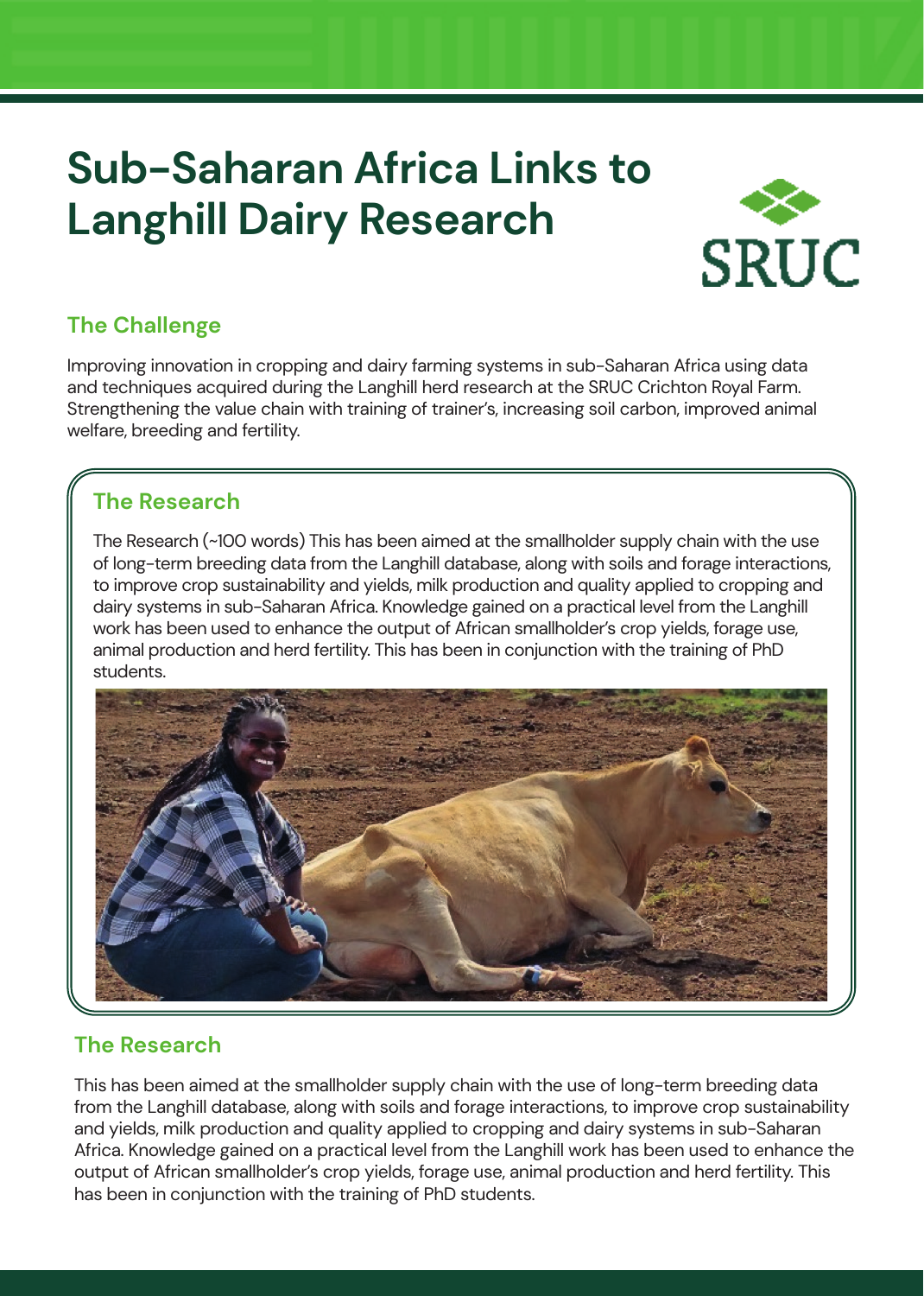#### **The Results**

Developed a national dairy diploma programme in Malawi focusing on the needs of smallholder dairy production. This has allowed new entrants and the existing workforce to be equipped with the skills needed to improve the biological and economic efficiency of smallholder dairying. PhD theses covering the use of technologies to enhance oestrus detection and including variations in dairy cow nutrient intake to balance with breeding strategies. The sustainability of cropping through plant residues has helped provide more resilient conditions for crop growth in Zambia and enhanced smallholder food production.

#### **The Impact**

This has enhanced the breeding, feeding and welfare strategies of sub-Saharan African smallholder dairy production. The training has helped create networks of smallholder dairy farmers who have used the training from the practical aspects of the Langhill systems. Assessed the contamination potential of areas around an intensive lead mining area and the levels of soil organic carbon to add resilience to crop growth and yields.

# **The Future**

It is hoped that the connections that have been established, especially, in Malawi, Tanzania and Zambia, will continue with the hosting of students, both undergraduate and postgraduate using the long-term data sets from Langhill in conjunction with the techniques used in the monitoring and assessing of the health, production and welfare of the dairy herd and forage crops.

#### **Additional Information:**

#### **Publications:**

Banda, L.J., Kamwanja, L.A., Chagunda, M.G.G., Ashworth, C.J. and Roberts, D.J. 2012. Status of dairy cow management and fertility in smallholder farms in Malawi. Tropical Animal Health Production, 44, 715-727.

Chawala, A.R., Banos, G., Peters, A. and Chagunda, M.G.G. 2019. Farmer-preferred traits in smallholder dairy farming systems in Tanzania. Tropical Animal Health and Production, 51, 1337- 1344.

Chindime, S., Kibwika, P. and Chagunda, M. 2016. Positioning smallholder farmers in the dairy innovation system in Malawi: A perspective of actors and their roles. Outlook on Agriculture, 45, 143-150.

Muasa, B.S. 2020. Monitoring the reproductive status of dairy cows using cow-side oestrus detection technologies [PhD Thesis]. University of Edinburgh.